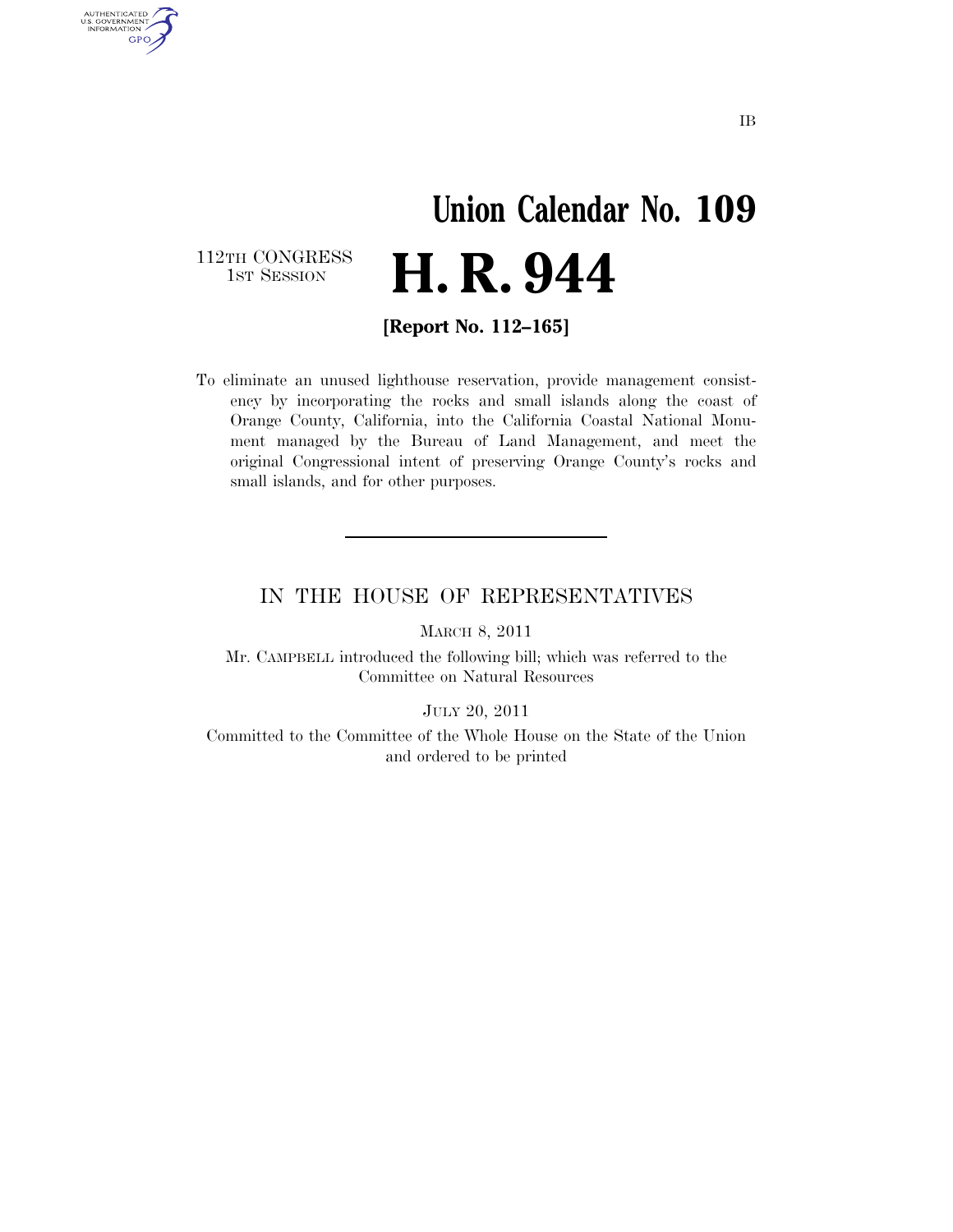### **A BILL**

2

To eliminate an unused lighthouse reservation, provide management consistency by incorporating the rocks and small islands along the coast of Orange County, California, into the California Coastal National Monument managed by the Bureau of Land Management, and meet the original Congressional intent of preserving Orange County's rocks and small islands, and for other purposes.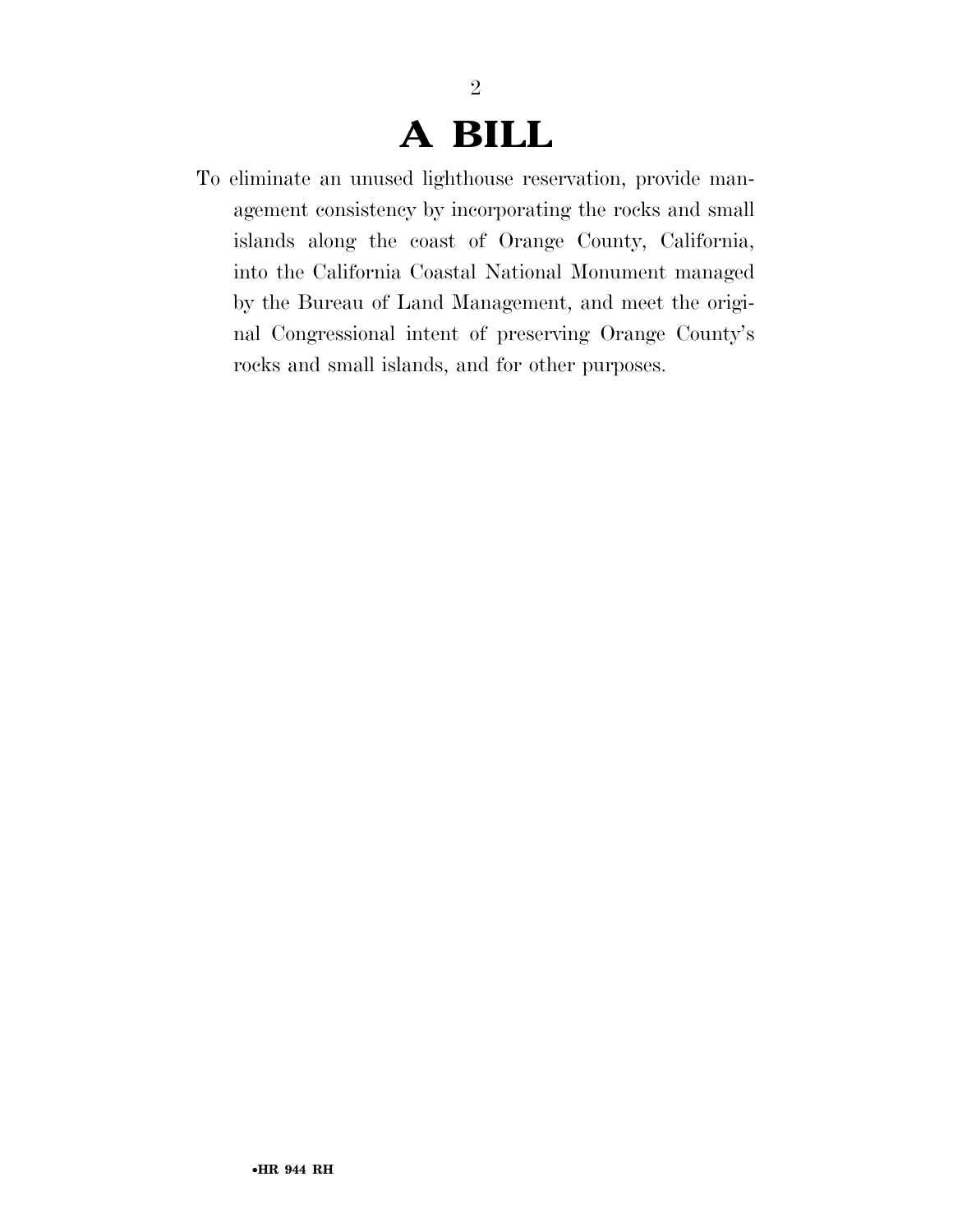*Be it enacted by the Senate and House of Representa- tives of the United States of America in Congress assembled,*  **SECTION 1. PRESERVATION OF ROCKS AND SMALL IS- LANDS ALONG THE COAST OF ORANGE COUN-TY, CALIFORNIA.** 

 (a) CALIFORNIA COASTAL NATIONAL MONUMENT.— The Act of February 18, 1931, entitled ''An Act to reserve for public use rocks, pinnacles, reefs, and small islands along the seacoast of Orange County, California'' is amended by striking ''temporarily reserved'' and all that follows through ''United States'' and inserting ''part of the California Coastal National Monument and shall be administered as such''.

 (b) REPEAL OF RESERVATION.—Section 31 of the Act of May 28, 1935, entitled ''An Act to authorize the Secretary of Commerce to dispose of certain lighthouse reservations, and for other purposes'' is hereby repealed.